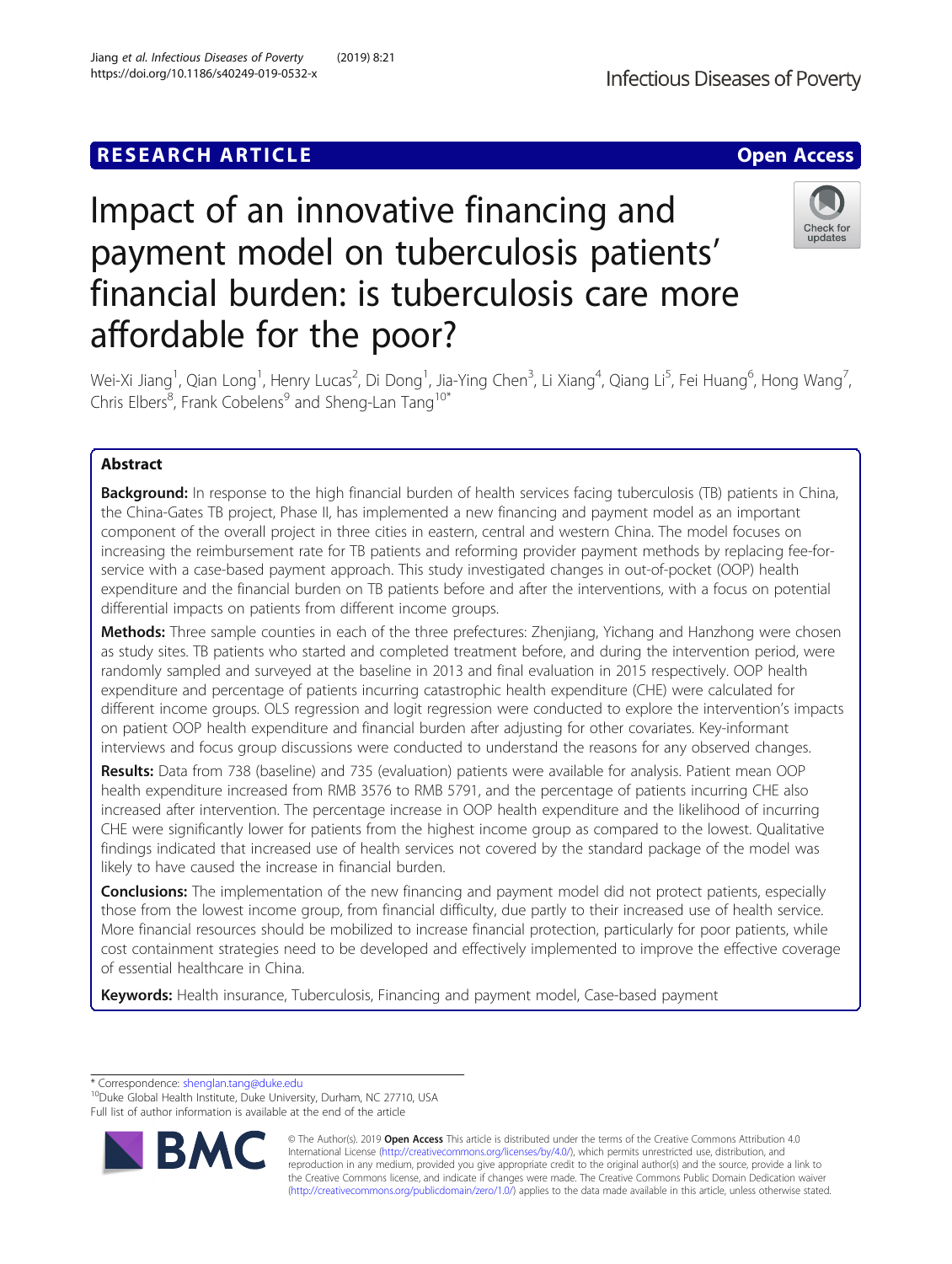# Multilingual abstracts

Please see Additional file [1](#page-8-0) for translations of the abstract into the five official working languages of the United Nations

## Background

China is among the countries with the highest burden of tuberculosis (TB). According to the WHO Global Tuberculosis Report 2017, China ranked 3rd in terms of incident TB cases and 2nd on multi-drug resistant TB (MDR-TB) [\[1](#page-8-0)]. In order to achieve the health-related Sustainable Development Goal (SDG) proposed by the United Nations and end the TB epidemic by 2030, standard medical treatment needs to be made accessible and affordable for all TB patients [[2\]](#page-8-0).

Currently the TB service delivery system in China has been undergoing a transformation whereby responsibility for provision of clinical services is being gradually shifted from TB dispensaries to designated hospitals, typically general hospitals or infectious disease hospitals, in most of the provinces [\[3](#page-8-0)]. This transformation has had considerable cost implications, as studies have shown that, while quality of care has often been improved, income-pursuing behaviors, such as over-prescription and unnecessary hospitalization have driven up the treatment cost of TB [\[4](#page-8-0)–[7\]](#page-8-0). Previous studies also show that although over 95% of the Chinese population is covered by the three public health insurance systems – Urban Employee Basic Medical Insurance (UEBMI), Urban Resident Basic Medical Insurance (URBMI) and New Cooperative Medical Schemes (NCMS) [[8\]](#page-8-0) – TB patients bear a high economic burden for medical treatment, especially low-income and rural patients [[6](#page-8-0), [9](#page-8-0)–[12](#page-8-0)]. Financial factors are also frequently mentioned as a major reason for non-adherence to treatment, suspended treatment and eventual non-cure [[13](#page-8-0)–[17\]](#page-9-0). As a majority of TB patients live in poor households [\[18](#page-9-0), [19\]](#page-9-0), it seems likely that the financial protection provided by the current health insurance schemes is far from sufficient.

In response to the financial difficulties faced by patients, the China-Gates TB project, Phase II has implemented a new financing and payment model as one component of a set of interventions that aims at improving TB control in China. Before project implementation, studies from the baseline survey have found that the medical cost was relatively high in the project area [\[4](#page-8-0)]. The effect of NCMS on reducing catastrophic health expenditure (CHE) for TB patients was very limited [\[9](#page-8-0)], and the percentage of poor patients who incurred CHE was much higher than the rich [[20\]](#page-9-0). The new model focuses on improving the reimbursement rate for TB patients and introducing hospital payment reforms, moving from a fee-for-service to a case-based payment approach. A treatment guideline was also launched with a standard service package, the cost of this being covered under the new model. Transportation and subsistence allowances are also provided to patients who adhere to treatment. The other components such as establishing a comprehensive TB control model, are documented elsewhere [\[12](#page-8-0)].

While increasing the reimbursement rate appears to have obvious potential benefits for patients, the implications of the case-based payment approach are not clear. By setting a fixed payment rate for each case, case-based payment aims to reduce non-necessary medical services by altering provider incentives. Diagnostic-related group (DRG) case-based payment mechanisms, have been implemented in numerous developed and developing countries, and in some cases have demonstrated effectiveness in cost containment [\[21](#page-9-0)–[23\]](#page-9-0). Previous studies in China have found mixed results regarding the impact of case-based payments in terms of reducing medical costs for different types of disease, but little evidence of reduced overall inpatient expenditure [[24](#page-9-0)–[29\]](#page-9-0). In addition, it has been found that the impact may be compromised by problems that have arisen in project implementation, for example with hospitals excluding patients whose treatment cost is higher than the payment limit [\[25,](#page-9-0) [29](#page-9-0)]. For TB specifically, at least one study suggests that a case-based payment approach with no co-payment for patients may be feasible and beneficial under the NCMS [[30\]](#page-9-0). However, there is a lack of evidence as to the effects in terms of cost control and patient financial burden of adopting a model combining increased reimbursement rates and case-based payment. In particular, it remains unknown whether this approach could protect the most economically vulnerable groups from financial difficulty.

At the end of the second phase of the China-Gates TB project, a team led by Duke Global Health Institute carried out an evaluation of the effects of the interventions on equity in access to/use of TB services, and on changes in financial protection for TB patients. This article aims to investigate changes in the out-of-pocket (OOP) health expenditure and financial burden of TB patients before and after the implementation of the new model, while a companion paper by Dong et al. which is published in the following issue considers changes in service utilization. It also examines the equity implications of the new model for patients from different socio-economic groups, especially those living in poverty.

#### Methods

The study was conducted in Zhenjiang, Yichang and Hanzhong, three prefectures located in eastern, central and western China respectively. In each prefecture, three sample counties at different levels of economic development were selected, one economically disadvantaged and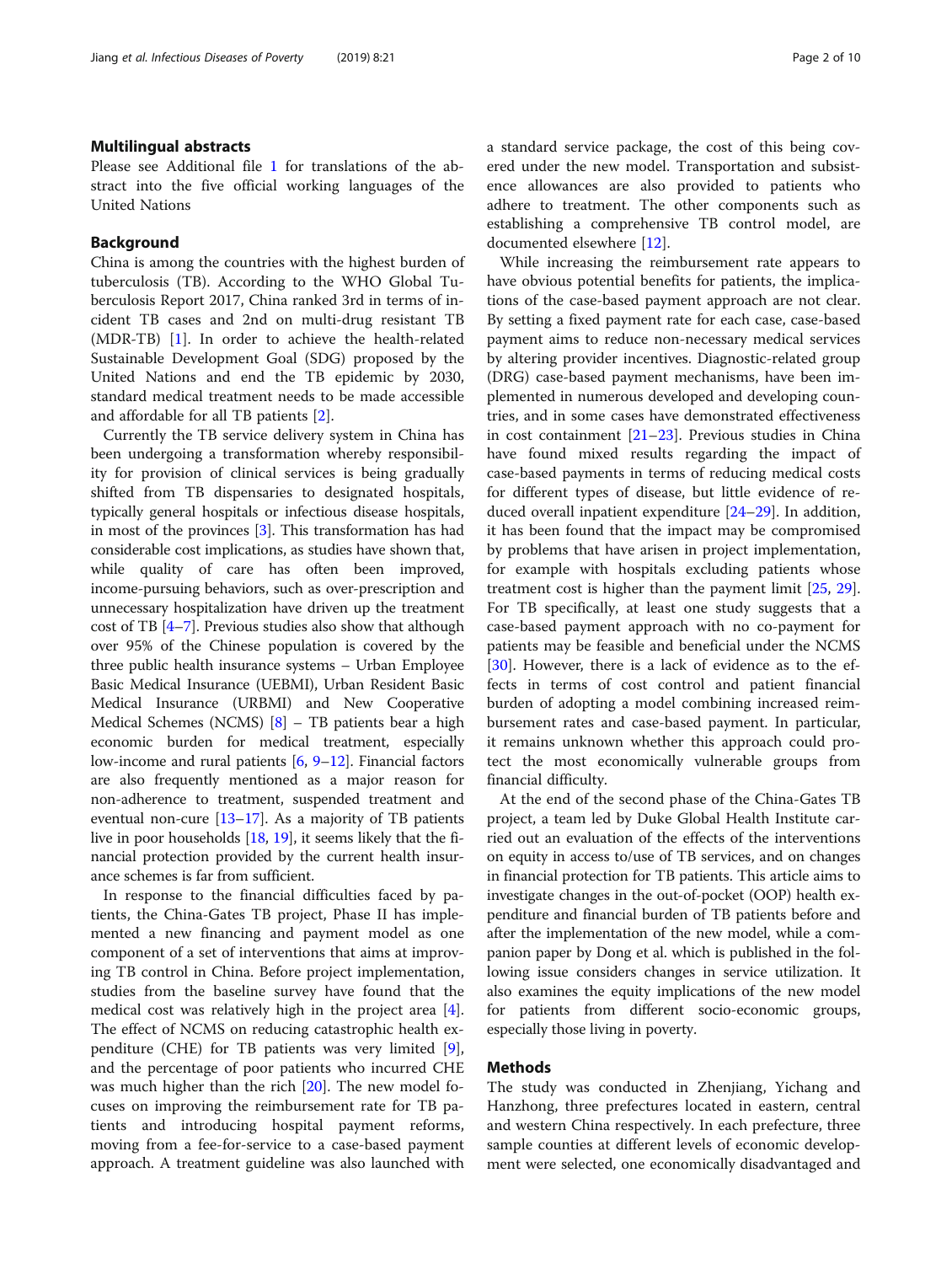located in a remote area to ensure that we included a substantial number of patients living in poverty. A mixed-method approach, including a patient questionnaire survey and qualitative interviews, was used to investigate patients' financial burden due to TB treatment. The study design is shown in Fig. 1.

# Data collection

# Patient survey

The intervention period was from April 2014 to March 2015. The baseline survey was conducted in 2013 and the final evaluation late in 2015, with 90 patients randomly sampled from the list of registered TB patients in each county for both surveys. The inclusion criterion for the baseline required that patients had completed treatment before the survey, and for the final evaluation that patients started and completed treatment during the intervention period. Face-to-face interviews were conducted by trained investigators using a structured survey questionnaire which collected basic demographic information and data on socio-economic status, treatment procedures and expenditures. All questionnaires were checked on site for completeness and internal logic, and they were captured for analysis using a double-entry procedure in EpiData [\(http://www.epidata.dk/\)](http://www.epidata.dk/).

# Qualitative interviews

Qualitative data were gathered during the evaluation of the project and used to gain an understanding of stakeholders' perceptions of the effects of the new payment model on financial protection for TB patients. Semi-structured, in-depth interviews were conducted with participants responsible for the development and implementation of local policies, including officers of the local health bureau and civil affair bureau, health insurance managers and hospital managers at city-level and county-level, a total of 72 interviews across all study sites. Focus group discussions (FGD) were also conducted among care-givers (physicians and nurses,  $n = 11$ 

in total) and TB patients who completed the 6-month first-line treatment during the intervention period ( $n = 9$ ) in total), with each group consisting of 5–6 participants. Gender, household income, type of health insurance coverage and distance from downtown were considered to ensure diversity of participants in the patient FGDs. The topic guides were developed and piloted before formal interview. All qualitative interviews were conducted by scholars with qualitative study experience. All interviews were conducted in a private room, and were recorded after obtaining the oral consent from the interviewees.

# Data analysis

# **Quantitative**

Out-of-pocket (OOP) health expenditure, calculated by adding up direct health expenditures for all outpatient and inpatient services, and the percentage of patients incurring CHE, defined as OOP health expenditure over 10% of annual household income or 40% of annual non-food expenditure [[20\]](#page-9-0), were used to evaluate patients' treatment expenses and financial burden before and after the intervention. Chi-square tests were conducted to examine if there were significant differences between the baseline and final patient samples in terms of demographic and socio-economic characteristics including age, gender, insurance cover and household income.

In order to explore the new model's potential differential impact on patients from different income groups, especially the effect on the poorest patients that are most susceptible to financial difficulty, patients were categorized, based on the per capita income of their household, as extremely poor (below the 1.9 USD per capita per day defined by the World Bank, which equated to 4369 RMB per capita per year), moderately poor (1.9–5.5 USD per capita per day or 4369–12 647 RMB per capita per year, defined by the World Bank as the poverty line for middle and high income countries) and non-poor  $(≥$ 

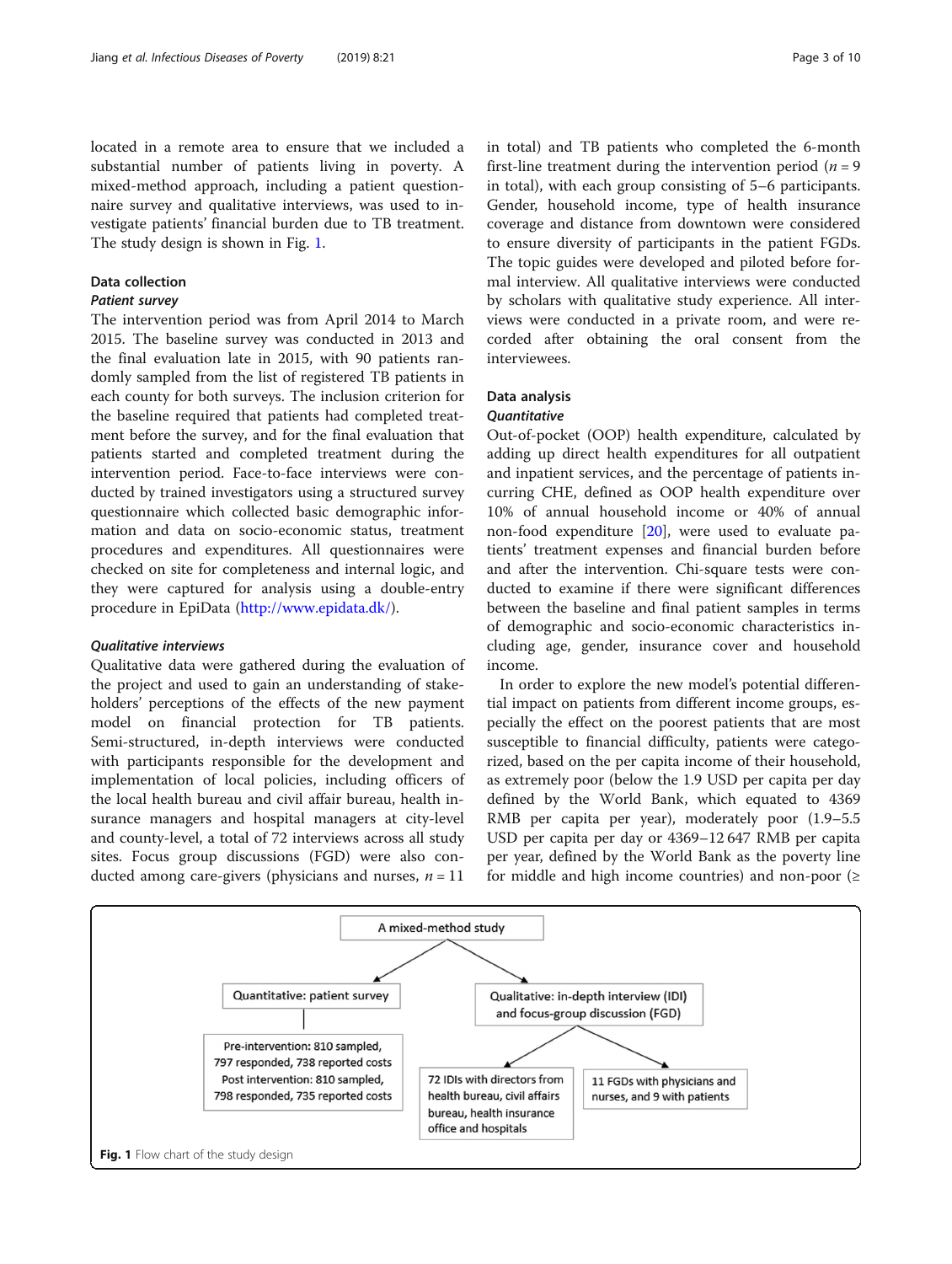5.5 USD per capita per day or 12 647 RMB per capita per year) [\[31\]](#page-9-0). T-tests were used to determine if there were significant differences in OOP health expenditure before and after the intervention for all patients and for selected subgroups. Linear regression was used to model the effect of the intervention on the natural logarithm of OOP, and logistic regression to estimate the effect on the percentage of patients incurring CHE. The regression models were estimated both for all patients and for patients from different income groups, in both cases using other demographic and socio-economic factors as explanatory variables and controlling for county fixed effects. Crude and standardized (adjusting for age, gender and patient category) concentration indices for OOP health expenditure, were calculated to assess the degree of equity across income groups in the financing of TB treatment before and after the intervention [[32\]](#page-9-0). The quantitative data were analyzed using STATA 13.1(Stata-Corp, Texas, USA).

#### **Qualitative**

The qualitative data were analyzed using the thematic analysis approach [[33](#page-9-0)]. The analysis framework was developed based on a topic guide and emerging themes from the transcripts, and was refined during the coding process. All qualitative data were coded, sorted and classified according to the framework, and discussed across the research team till reaching consensus. The trustworthiness of data was enhanced by triangulating findings from different respondents and methods. We used the original Chinese texts for analysis, and translated the quotations into English. The analysis was conducted using NVIVO 9.0 (QSR International, Melbourne, Australia).

# Results

# Characteristics of the patients surveyed

A total of 797 and 798 patients agreed to participate in the baseline and evaluation surveys respectively, and 738 (baseline) and 735 (evaluation) reported their out-of-pocket health expenditure and were included in the analysis. Table [1](#page-4-0) indicates that there were no significant differences between the baseline and final samples with respect to gender, age, employment, education and household income. Most were male and new patients. Around 50% were aged over 60, and 85% had never completed high school. Half were not employed at the time of the survey. Some 1/3 lived in households below the poverty line and 24% were above the non-poor threshold. Over 80% were covered by the NCMS, as most lived in rural area. Overall, most are likely to come from the low socio-economic group, as reflected by their education and income status.

#### Out-of-pocket health expenditure

The mean OOP health expenditure was RMB 3576 (median 1752) before and RMB 5791 (median 2700) after the implementation of the new financing model (Table [2](#page-4-0)). The most significant increase  $(P < 0.001)$  was for the poorest, whose mean OOP expenditure more than doubled, while the moderately poor experienced an increase of almost 70%. Only for patients in the highest income group was the percentage increase relatively limited and not statistically significant.

The overall degree of inequality in OOP payments also increased, as is reflected by the positive value of the concentration index before and negative value after implementing the new model (Table [3](#page-5-0)). This result remains unchanged after adjusting for age, gender and patient category (new or relapse patients). The concentration curves are depicted in Fig. [2](#page-5-0), which clearly shows that the accumulated share of total OOP health expenditure paid by poor patients was higher after the intervention, as the curve for the intervention period always lies above the baseline.

# Financial burden

For the overall sample, the percentage of patients that incurred CHE increased from 47.8 to 56.3% using the 10% of household income threshold (CHE\_10), and from 32.4 to 36.5% using the 40% non-food expenditure threshold (CHE\_40) after implementation of the new model, and the increase was statistically significant for the former (Table [4](#page-6-0)). The financial burden of TB treatment increased for both lower income groups ( $P < 0.05$ ) for CHE\_10). Only patients who were relatively well-off experienced no significant change in either CHE index. It is notable that the financial burden was extremely high for the poorest patients, with over 82.5% of those who lived below the poverty line spending more than 10% of their household income, and a majority spending 40% of their non-food expenditure, on medical services after the intervention.

# Factors associated with the financial burden of TB care

Table [5](#page-6-0) shows the results of an OLS regression of the logarithm of direct OOP health expenditure (model 1) and logit regressions of CHE (model 2 and 3) on project intervention, after adjusting for the covariates gender, age, education, employment status, insurance cover and controlling for county fixed effects. Results from the OLS regression again clearly show that implementation of the new model was associated with a significant increase in OOP health expenditure. Results from the logit regressions also reveal a significant increase in the percentage of patients incurring CHE after project implementation for both the 10% of household income and 40% of non-food expenditure thresholds.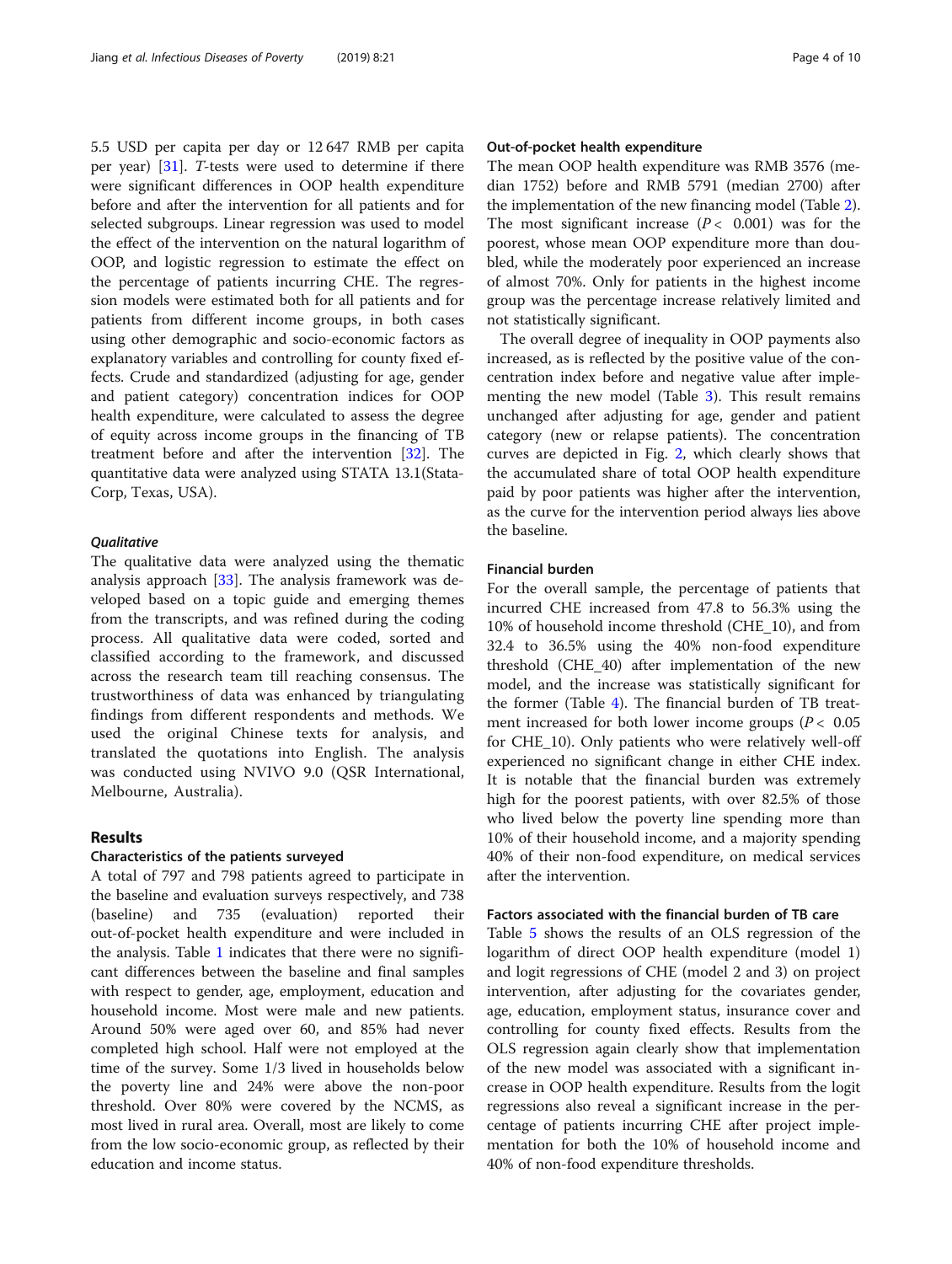| Before intervention ( $n = 738$ ) |             | After intervention ( $n = 735$ ) | $P$ -value         |  |
|-----------------------------------|-------------|----------------------------------|--------------------|--|
| Gender                            |             |                                  |                    |  |
| Male                              | 555 (75.2%) | 532 (72.4%)                      | 0.218              |  |
| Age                               |             |                                  |                    |  |
| $<$ 30                            | 45 (6.1%)   | 58 (7.9%)                        | 0.065              |  |
| $30 - 59$                         | 352 (47.7%) | 309 (42.0%)                      |                    |  |
| $\geq 60$                         | 341 (46.2%) | 468 (50.1%)                      |                    |  |
| Marital status                    |             |                                  |                    |  |
| Married                           | 595 (80.6%) | 575 (78.3%)                      | 0.278              |  |
| Patient category                  |             |                                  |                    |  |
| new patient                       | 594 (81.4%) | 602 (81.9%)                      | 0.791              |  |
| Education level                   |             |                                  |                    |  |
| None                              | 140 (19.0%) | 166 (22.7%)                      | 0.119              |  |
| Primary school                    | 242 (32.8%) | 247 (33.7%)                      |                    |  |
| Secondary school                  | 262 (33.5%) | 221 (31.1%)                      |                    |  |
| $\geq$ high school                | 94 (12.7%)  | 99 (12.5%)                       |                    |  |
| Insurance type                    |             |                                  |                    |  |
| <b>UEBMI</b>                      | 45 (6.1%)   | 69 (9.4%)                        |                    |  |
| resident insurance                | 21 (2.8%)   | 45 (5.9%)                        |                    |  |
| <b>NCMS</b>                       | 648 (87.8%) | 598 (81.6%)                      | 0.000              |  |
| other insurance                   | 16 (2.2%)   | $5(0.7\%)$                       |                    |  |
| no insurance                      | 8 (1.1%)    | 18 (2.5%)                        |                    |  |
| Employment                        |             |                                  |                    |  |
| Employed                          | 403 (54.6%) | 369 (50.2%)                      | 0.091 <sup>2</sup> |  |
| Unemployed                        | 40 (5.4%)   | 55 (7.5%)                        |                    |  |
| Retired                           | 252 (34.2%) | 86 (11.7%)                       |                    |  |
| lost ability                      | 35 (4.7%)   | 91 (12.4%)                       |                    |  |
| other                             | 8 (1.1%)    | 134 (18.2%)                      |                    |  |
| Income group <sup>a</sup>         |             |                                  |                    |  |
| < 4369 RMB                        | 243 (33.2%) | 240 (33.5%)                      | 0.970              |  |
| 4369-12 647 RMB                   | 314 (42.9%) | 303 (42.3%)                      |                    |  |
| > 12 647 RMB                      | 175 (23.9%) | 174 (23.2%)                      |                    |  |

<span id="page-4-0"></span>Table 1 Characteristics of patient samples before and after intervention (%)

UEBMI Urban Employee Basic Medical Insurance, NCMS New Cooperative Medical Schemes  ${}^{1}$  P-value for chi-square test.  ${}^{2}$  P-value for comparison employed vs unemployed

<sup>a</sup>The numbers in the three categories do not add up to total due to missing data

Table 2 Out-of-pocket health expenditure before and after intervention by income group (RMB)

| Before intervention |        |      | After intervention |       | % change |         |
|---------------------|--------|------|--------------------|-------|----------|---------|
| Mean                | Median | Mean | Median             | Mean  | Median   | (Means) |
| 2876                | 1428   | 5961 | 2700               | 107.3 | 89.1     | < 0.001 |
| 3656                | 752    | 6169 | 2780               | 68.7  | 58.7     | 0.002   |
| 4409                | 2400   | 4972 | 2570               | 12.8  | 7.1      | 0.4     |
| 3576                | 752    | 5791 | 2700               | 61.9  | 54.1     | < 0.001 |
|                     |        |      |                    |       |          |         |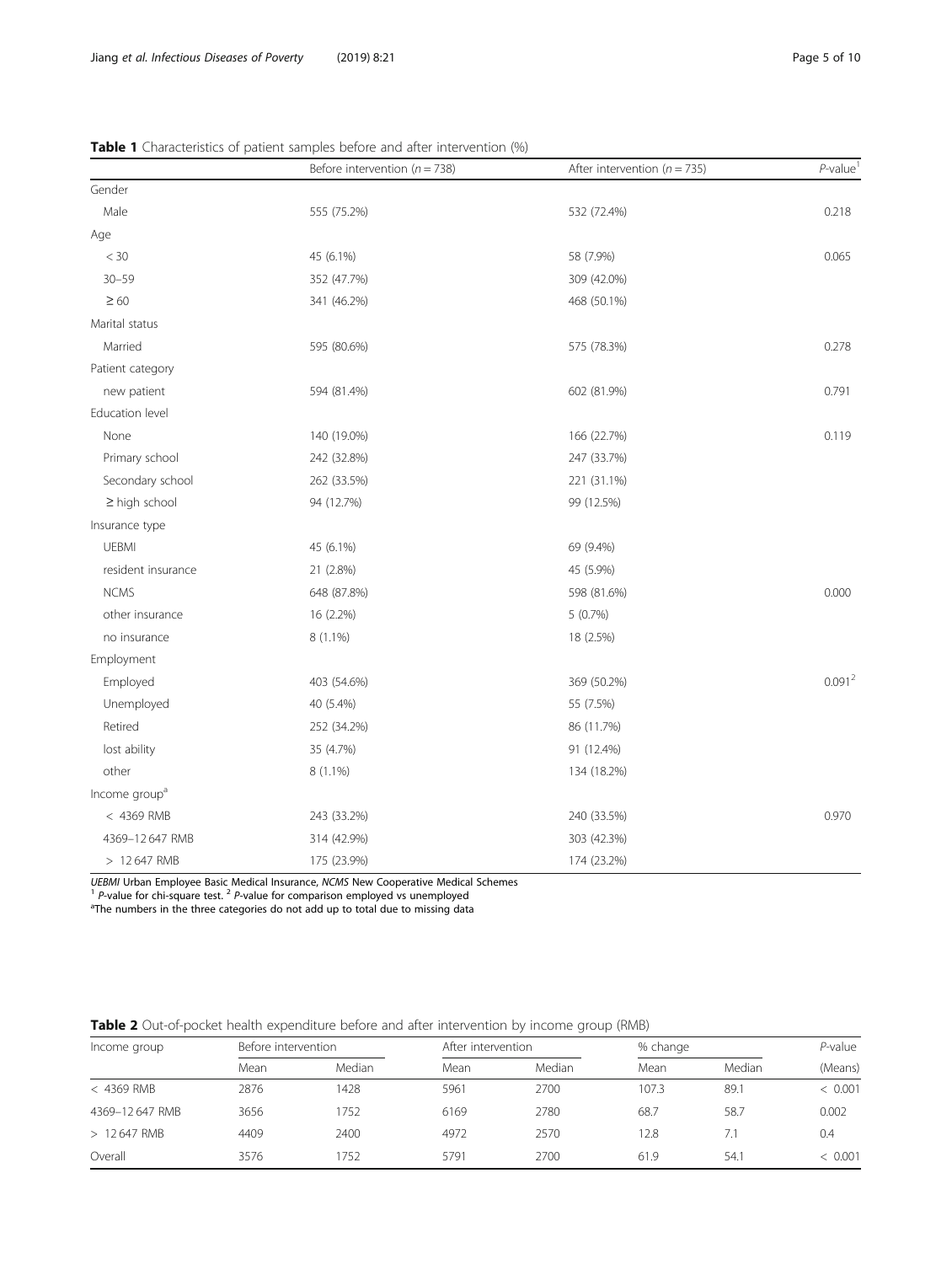<span id="page-5-0"></span>Table 3 Concentration index of out-of-pocket health expenditure before and after intervention

| Period              | Crude     | Standardized |
|---------------------|-----------|--------------|
| Before intervention | 0.0918    | 0.0878       |
| After intervention  | $-0.0262$ | $-0.0049$    |

Differential influences of the model on the OOP health expenditure and financial burden of patients from different income groups are also observed, as is reflected by the statistically significant coefficients for the interaction term of the intervention period and the highest income group for both models 1 and 3. The OOP health expenditure of this group did not increase as much as that for the poorest, and their financial burden remain relatively unchanged. It is also notable that being covered by UEBMI and NCMS is associated with lower OOP health expenditure and reduced likelihood of incurring CHE.

The qualitative data revealed a variety of stakeholder opinions as to the impact of the model, and provided insights into factors contributing to the high OOP health expenditure and financial burden following the intervention. Policy makers (directors of local health and family planning bureau and health insurance office) in the three study sites generally thought that the new financing and payment model would be beneficial for TB patients and could effectively reduce their financial burden. On the other hand, some directors of the insurance office admitted that patients with serious comorbidities had been excluded from the intervention and thus their costs were not subject to the cost limit set by the case-based payment policy.



"The policies are good … the reimbursement increased to 70% and patients financial burden are relieved … …" (Director of Health and family planning bureau, prefecture level)

"Many patients have comorbidities. Originally it was stipulated that the hospitals bear the cost exceeding the fixed rate. However, if the patients have serious comorbidities, like chronic obstructive pulmonary disease and hemoptysis, their treatment costs were really high and sometimes they even need to be transferred to Intensive Care Unit..We could not apply case-based payment for these patients." (Director of health insurance office, prefecture level)

Focus group discussions with TB patients reinforced the finding that patients still bear a considerable financial burden for treatment, especially those with comorbidities. Many patients said they took liver-protection and other auxiliary drugs in addition to TB medication, even though these drugs were not included in the standardized TB treatment package. These patients could therefore not enjoy the higher reimbursement rates and nor were the costs of the drugs restricted by the case-based payment limit. In addition, the costs for patients who were transferred to higher level hospitals due to their severe condition were also not covered by the new model. In focus groups discussions with physicians it was argued that the standard treatment package was very limited, which meant that a number of the medical services commonly used by the patients were not included, especially for those with comorbidities. Some physicians also conceded that their income levels were correlated with the net revenue of the department, mainly generated from service provision and drug sales.

"You have to take these liver-protection drugs, and they cannot be reimbursed for us young people (without special insurance)." (TB patient, FGD)

"I had hemoptysis and I was transferred to xxx Hospital (prefecture-level TB designated hospital) from the xx hospital (county-level hospital)  $\ldots$   $\ldots$  I was hospitalized for over a month. Then one month after the discharging from the hospital my conditions relapsed, and the doctors in xxx Hospital asked me to go for more checks in xxxx Hospital (prefecture-level general hospital) where I spent over 20 000 RMB … …" (TB patient, FGD)

"The treatment of comorbidities are not included in the new reimbursement policy … Patients' complications typically happened when they were readmitted into the hospital, and in this situation they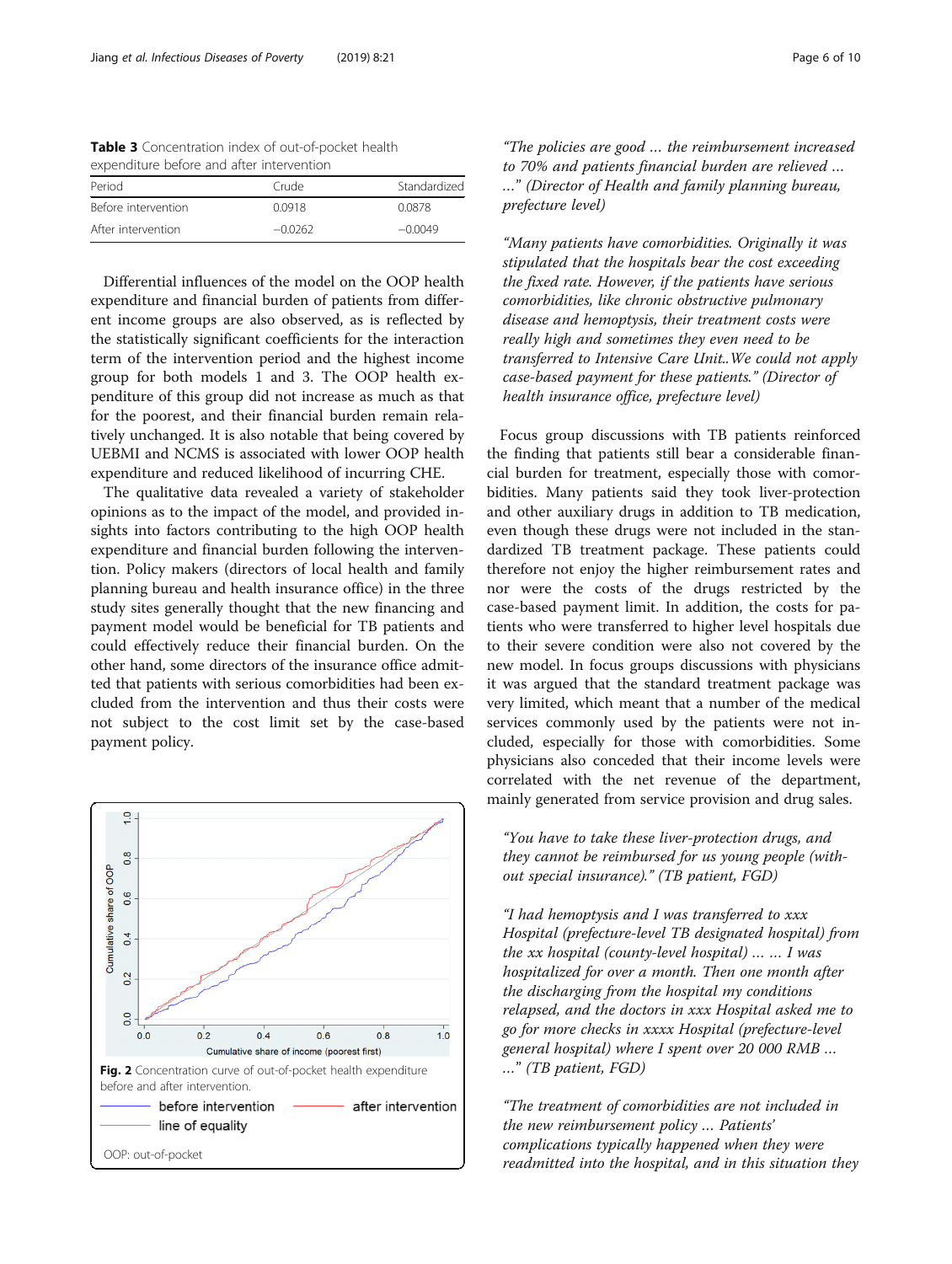| <b>TWATE T</b> ELECTRIC OF HOUSEHOLDS INTERNATING CHE DETOIC UNIO UNCERTAINMENT DY INTERNITE GROUP |                     |                    |            |                     |                    |         |  |  |
|----------------------------------------------------------------------------------------------------|---------------------|--------------------|------------|---------------------|--------------------|---------|--|--|
| Income group                                                                                       | CHE 10/%            |                    | CHE 40/%   |                     |                    |         |  |  |
|                                                                                                    | Before intervention | After intervention | $P$ -value | Before intervention | After intervention | P-value |  |  |
| $<$ 4369 RMB                                                                                       | 72.8                | 82.3               | 0.016      | 43.0                | 52.0               | 0.055   |  |  |
| 4369-12 647 RMB                                                                                    | 41.6                | 52.2               | 0.009      | 27.3                | 32.5               | 0.163   |  |  |
| > 12647 RMB                                                                                        | 25.1                | 31.0               | 0.221      | 27.5                | 22.8               | 0.316   |  |  |
| Overall                                                                                            | 47.8                | 56.3               | 0.001      | 32.4                | 36.5               | 0.113   |  |  |

<span id="page-6-0"></span>Table 4 Percent of households incurring CHE before and after intervention by income group

CHE\_10: 10% of household income threshold; CHE\_40: 40% non-food expenditure threshold

Table 5 Regression of the logarithm of out-of-pocket and logit regressions of catastrophic health expenditure on an intervention dummy variable and other cofactors

|                     | Model 1: log OOP |               | Model 2: CHE_10% |         | Model3: CHE_40% |         |
|---------------------|------------------|---------------|------------------|---------|-----------------|---------|
|                     | Coef.            | $P> {\bf t} $ | Odds ratio       | P >  t  | Odds ratio      | P >  t  |
| Intervention period |                  |               |                  |         |                 |         |
| after intervention  | 0.572            | 0.013         | 1.86             | 0.033   | 1.50            | 0.021   |
| Income group        |                  |               |                  |         |                 |         |
| <4369 RMB           | ref.             |               | ref.             |         | ref.            |         |
| 4369-12 647 RMB     | 0.217            | 0.063         | 0.29             | < 0.001 | 0.59            | 0.001   |
| > 12 647 RMB        | 0.436            | 0.025         | 0.14             | < 0.001 | 0.72            | 0.275   |
| Period*income group |                  |               |                  |         |                 |         |
| $<$ 4369 RMB        | ref.             |               | ref.             |         | ref.            |         |
| 4369-12 647 RMB     | $-0.144$         | 0.280         | 0.81             | 0.451   | 0.87            | 0.286   |
| > 12 647 RMB        | $-0.426$         | 0.046         | 0.71             | 0.168   | 0.52            | 0.001   |
| Gender              |                  |               |                  |         |                 |         |
| Male                | 0.03             | 0.743         | 1.12             | 0.424   | 1.13            | 0.382   |
| Age                 |                  |               |                  |         |                 |         |
| $30 - 59$           | $-0.047$         | 0.868         | 1.13             | 0.702   | 1.47            | 0.374   |
| $\geq 60$           | 0.188            | 0.454         | 1.61             | 0.121   | 2.90            | 0.022   |
| Patient category    |                  |               |                  |         |                 |         |
| Relapse             | $-0.011$         | 0.911         | 0.97             | 0.873   | 0.87            | 0.275   |
| Marriage            |                  |               |                  |         |                 |         |
| Married             | 0.176            | 0.004         | 0.94             | 0.629   | 1.01            | 0.928   |
| Education           |                  |               |                  |         |                 |         |
| No education        | ref.             |               | ref.             |         | ref.            |         |
| Primary             | 0.08             | 0.410         | 1.13             | 0.506   | 1.42            | 0.087   |
| Secondary           | 0.256            | 0.006         | 1.26             | 0.141   | 1.05            | 0.800   |
| $\geq$ high school  | 0.312            | 0.130         | 1.32             | 0.287   | 1.46            | 0.014   |
| Insurance type      |                  |               |                  |         |                 |         |
| Other               | ref.             |               | ref.             |         | ref.            |         |
| <b>UEMBI</b>        | $-0.492$         | 0.009         | 0.41             | < 0.001 | 0.42            | 0.004   |
| <b>NCMS</b>         | $-0.441$         | 0.005         | 0.64             | 0.016   | 1.06            | 0.824   |
| Employment          |                  |               |                  |         |                 |         |
| Working             | $-0.246$         | 0.022         | 0.71             | 0.002   | 0.70            | < 0.001 |

CHE\_10: 10% of household income threshold; CHE\_40: 40% non-food expenditure threshold

UEBMI Urban Employee Basic Medical Insurance, NCMS New Cooperative Medical Schemes. Coef. Coefficient, OOP Out-of-pocket

Period\*income group: the interaction terms of period (after intervention) and three income groups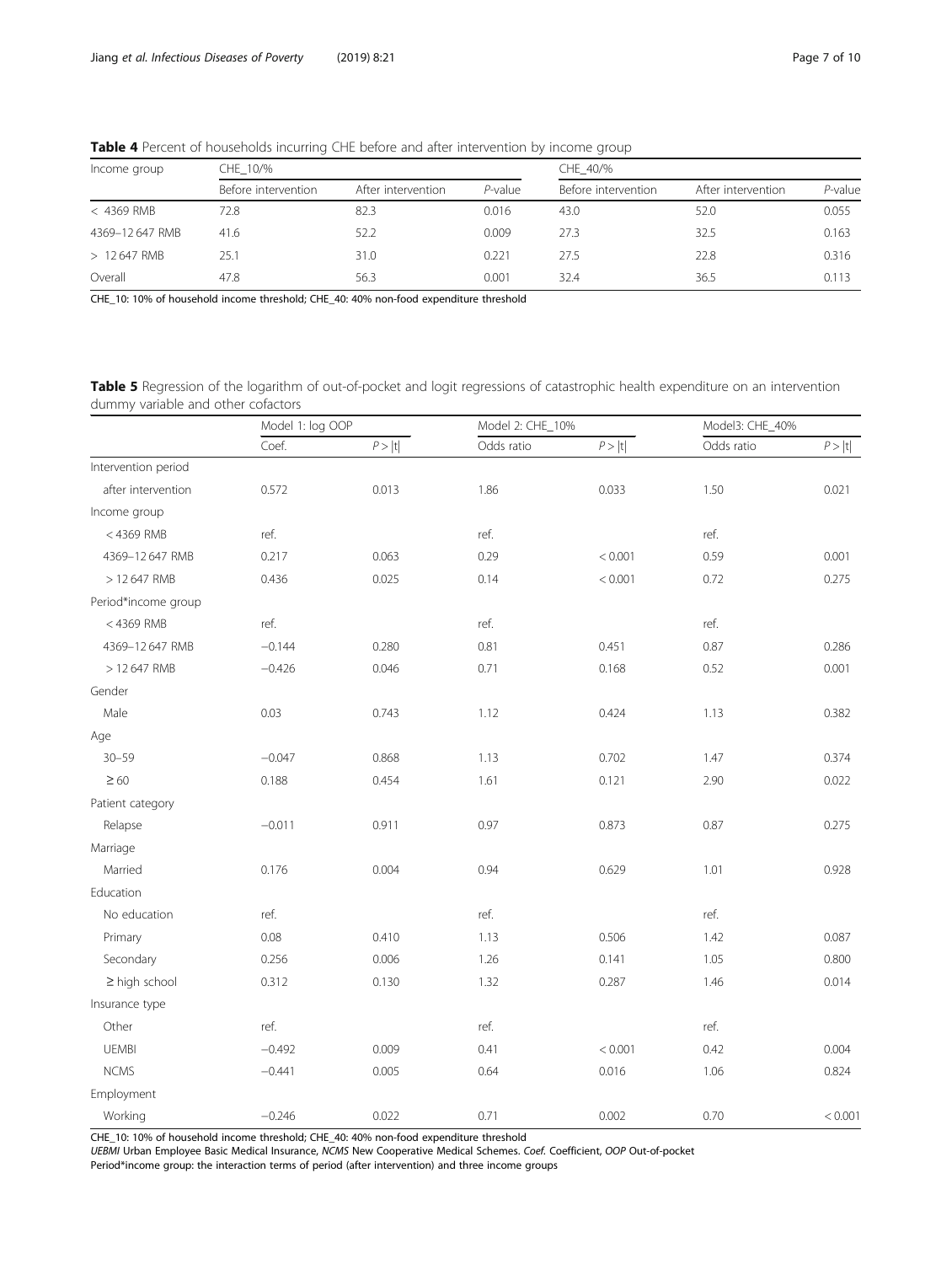could not enjoy the new policy either." (TB physician, county-level, FGD)

(Our income) is correlated with the net income of the department. He (the hospital manager) set a line …. For example, you treat 100 patients and bring in such an income, and how much you can take from the income … (TB physician, prefecture-level, FGD)

# **Discussion**

This study shows that the average OOP health expenditure and financial burden on the patients increased after implementing the new financing and payment mode. National statistics show that the average outpatient cost per visit increased 13.3% and average inpatient cost per admission increased 11.1% over the intervention period. Clearly, the percentage increase following the intervention was much higher and cannot be fully explained by the general rising trend in healthcare costs [\[34](#page-9-0)]. As evidenced in the companion paper by Dong et al., the new model contributed to a substantially increased use of outpatient and inpatient services, especially for the lowest income group. Their hospitalization rate increased from 48.5 to 70.7%, and the number of outpatient visits from 4.6 to 5.7. From an equity prospective, the reduced differences in service use across different income groups can be seen as a positive outcome of the intervention. No one would wish to see poorer patients avoiding CHE by choosing not to access the services they need. Nevertheless, the intervention also resulted in an increased inequality in OOP payments for TB care. Clearly the model did not provide sufficient financial protection to offset the substantially increased costs resulting partly from the increase access promoted by the intervention, and both the project designers and implementers at the national and local levels may not have fully anticipated this situation.

Qualitative results from the study offer several possible reasons why poorer patients paid more out-of-pocket during the intervention period. While the new model encouraged poor patients to start and adhere to regular treatment, many of the medical services they received were not included in the standard treatment package, and were thus not reimbursed at a higher rate. The costs of these medical services were also not restricted by the case-based payment limit as defined by the project policies. Studies have shown that patients in lower socio-economic status tend to delay treatment [[35\]](#page-9-0), and thus they are more likely to result in more treatments for complications or comorbidities eventually, thus increasing out-of-pocket payments for services not covered by the model. Moreover, if their condition was severe, they risked being excluded from the project because physicians in these designated hospitals were concerned that their department/unit would have to incur a deficit if the treatments they provide to the patients with serious co-morbidities are paid for using the case-based payment. Alternatively, they might be transferred to higher level hospitals where they would not enjoy the benefits of the new policies. From the physician side, as their incomes are closely related to the net income of the department, they had an incentive to exclude patients with severe comorbidities from the program, or prescribe medical services outside the treatment package to increase revenue.

In light of the financial difficulty faced by the poor patients, future policies concerning the financing of TB treatment might need to consider a strategy that is more supportive. A systematic review on interventions to reduce illness and injury related financial burden shows that eliminating or largely reducing copayments in current insurance schemes is effective in reducing OOP medical payments [[36\]](#page-9-0). Evidence from cash transfer programs to support TB households in low and middle income countries also shows that this strategy could increase the TB cure rate [[37\]](#page-9-0), and one study in Peru also finds a reduction in CHE [[38\]](#page-9-0). Based on this international experience and findings from our study, improving the reimbursement rate for all TB related medical services is necessary to reduce poor TB patients' financial burden. However, it is also critical to ensure that the costs of all these medical services are restricted by the case-based payment; otherwise there remains an incentive for physicians to pursue income by prescribing unnecessary drugs and treatments. In addition, more financial resources, for example earmarked funds from government, should be mobilized to subsidize poor patients, especially those with complications and comorbidities.

This study has several limitations. One major limitation is that we did not have a formal list of patients who were included in the program throughout their treatment and those who were excluded. Nevertheless, as the new model was required by the government to be implemented in all designated hospitals, it would seem likely that the vast majority of patients were included. It can also be argued that assessment of the model under the current health system implies that its effectiveness may have been influenced by implementation barriers known to be imbedded in that system, for example the tendency for hospitals to avoid innovations that they perceive as potential threats to income generation. We did not ask about complications and comorbidities in the survey, and we cannot exclude the possibility that the patients enrolled in treatment during the project had more severe conditions and incurred higher costs for this reason. In addition, recall bias is likely as we asked patients about the whole treatment period since the onset of symptoms.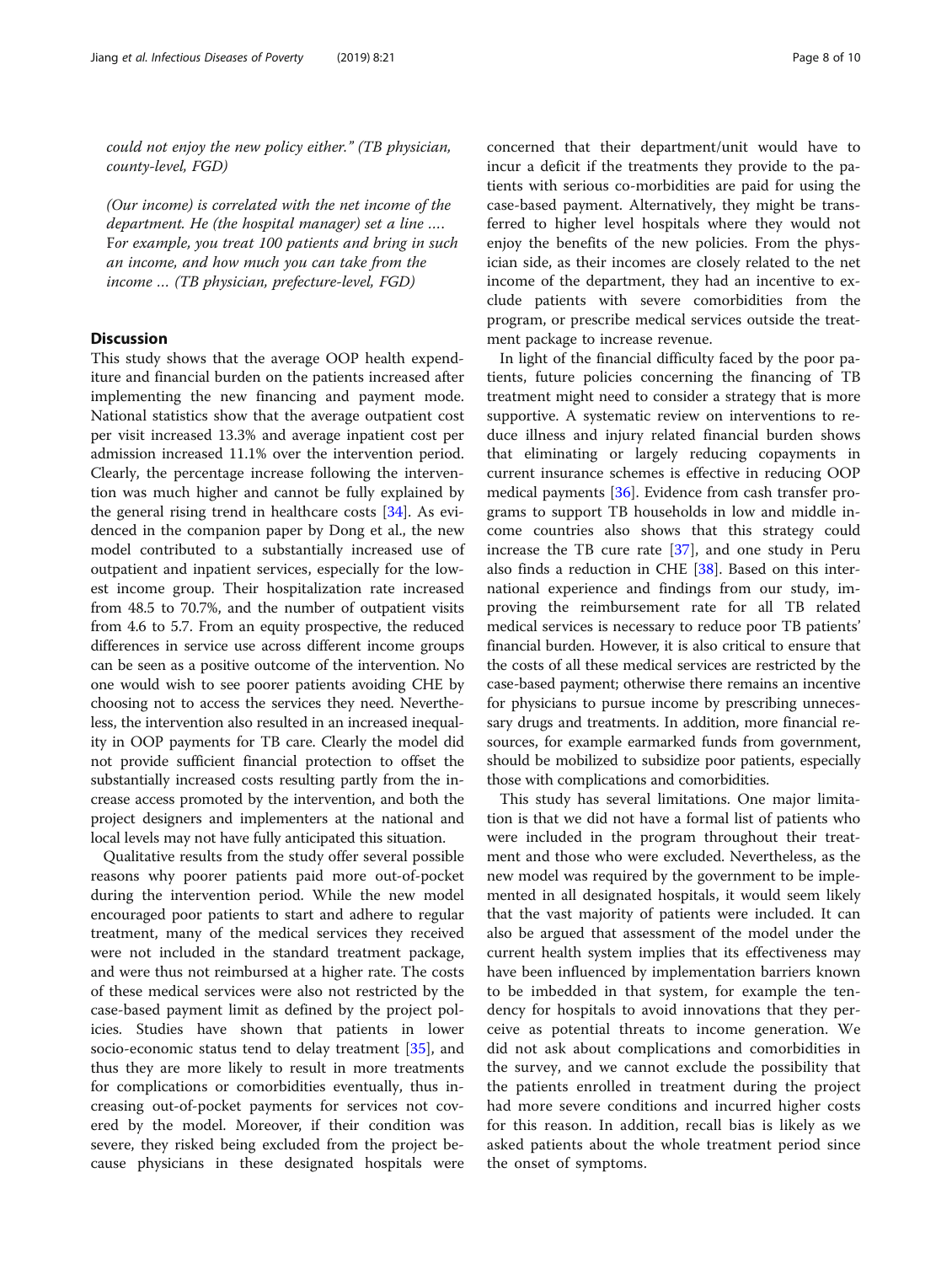# <span id="page-8-0"></span>Conclusions

The mean out-of-pocket health expenditure and financial burden of TB patients increased after the implementation of the new model and we would argue that the limitations mentioned above did not substantially influence this conclusion, given the degree of the observed increase. Apparently, the new financing and payment model was not successful in protecting poor patients from financial difficulty during their treatment. Future research may be required to look into strategies to provide more financial protection for poorer patients and impose effective cost control.

# Additional file

[Additional file 1:](https://doi.org/10.1186/s40249-019-0532-x) Multilingual abstracts in the five official working languages of the United Nations. (PDF 563 kb)

#### Abbreviations

CHE: Catastrophic health expenditure; DRG: Diagnostic-related group; FGD: Focus-group discussion; NCMS: New cooperative medical schemes; OOP: Out-of-pocket; TB: Tuberculosis; UEBMI: Urban employee basic medical insurance; URBMI: Urban resident basic medical insurance

#### Acknowledgements

This paper, as part of the outputs emanating from the program entitled "China National Health and Family Planning Commission and the Gates Foundation TB Project (Phase II)" - a collaboration between the Government of China and the Bill and Melinda Gates Foundation (Grant No. 51914), and implemented by the China Center of Disease Control and Prevention (CDC). The Duke Global Health Institute, USA/Duke Kunshan University in China, Nanjing Medical University, Huazhong University of Science and Technology and Xi'an Jiaotong University in China were contracted by the Foundation and China CDC to undertake the baseline survey and the final evaluation to assess the impact of the comprehensive model of TB/MDRTB control and care in China. Dr. Xiexiu Wang, Dr. Shuigao Jin, Dr. Shiwen Jiang, the three senior advisors of the project, participated in part of the survey and provided very helpful technical supports to the project, to which the authors of the paper are immensely grateful. The authors of the paper would also express their sincere appreciation to Dr. Daniel Chin and Shitong Huan from the Gates Foundation, You Li, Miaomiao Sun from project management office at China CDC, Dr. Zhiying Zhang from PATH, and other colleagues from China CDC at national, provincial, prefectural and county levels, as well as from TB designated hospitals at prefectural and county levels in the three project prefectures who generously contributed their time to the implementation of the study.

#### Funding

The whole study was funded by the Bill and Melinda Gates Foundation.

#### Availability of data and materials

The datasets generated and analysed during the current study are not publicly available due to the regulations of China CDC. Readers of the article need to discuss with China CDC and obtain their permission before the release of the dataset.

#### Authors' contributions

WXJ conducted literature search. SLT, WXJ, DD, JYC, LX, QL and FH designed the study, collected the data and helped interpret the data after WXJ, DD and QL analyzed the data. WXJ prepared the manuscript; QL, HL, HW, CE, FC and SLT revised the manuscript and provided valuable suggestions to improve the manuscript. All authors read and approved the final manuscript.

#### Ethics approval and consent to participate

Ethical approval of the study was issued by the Institutional Review Board of Chinese Center for Disease Control and Prevention. Consent form was

obtained before individual data collection and could be provided upon request.

#### Consent for publication

Consent form was obtained before individual data collection and could be provided upon request.

#### Competing interests

The authors declare that they have no competing interests.

#### Author details

<sup>1</sup>Global Health Research Center, Duke Kunshan University, Kunshan 215316 Jiangsu, China. <sup>2</sup>Institute of Development Studies, University of Sussex Brighton BN1 9RE, UK. <sup>3</sup>School of Policy & Management, Nanjing Medical University, Nanjing 211166, Jiangsu, China. <sup>4</sup>Tongji Medical College of Huazhong University of Science and Technology, Wuhan 430030, Hubei, China. <sup>5</sup>School of Public Health, Xi'an Jiaotong University, Xi'an 710061, Shaanxi, China. <sup>6</sup>National Center for Tuberculosis Control and Prevention, China CDC, Beijing 102206, China. <sup>7</sup>Bill & Melinda Gates Foundation, Seattle, WA, USA. <sup>8</sup>Faculty of Economics and Business Administration, Vrije Universiteit Amsterdam, Amsterdam 1081, HV, the Netherlands. <sup>9</sup>The Amsterdam Institute for Global Health and Development, Amsterdam 1105, BP, the Netherlands. <sup>10</sup>Duke Global Health Institute, Duke University, Durham, NC 27710, USA.

# Received: 8 September 2018 Accepted: 8 March 2019

#### References

- 1. WHO, Global Tuberculosis Report 2017. [http://www.who.int/tb/publications/](http://www.who.int/tb/publications/global_report/en/) [global\\_report/en/](http://www.who.int/tb/publications/global_report/en/) (Accessed 23 Apr 2018).
- 2. Lönnroth K, Raviglione M. The WHO's new end TB strategy in the post-2015 era of the sustainable development goals. Trans R Soc Trop Med Hyg. 2015; 110(3):148–50.
- 3. Wei X, Zou G, Yin J, Walley J, Sun Q. Comparing patient care seeking pathways in three models of hospital and TB programme collaboration in China. BMC Infect Dis. 2013;1(3):93.
- 4. Hu H, Chen J, Sato KD, et al. Factors that associated with TB patient admission rate and TB inpatient service cost: a cross-sectional study in China. Infect Dis Poverty. 2016;5:4.
- Jia X, Chen J, Zhang S, Dai B, Long Q, Tang S. Implementing a "free" tuberculosis (TB) care policy under the integrated model in Jiangsu, China: practices and costs in the real world. Infect Dis Poverty. 2016;5(1):1.
- 6. Chen S, Zhang H, Pan Y, Long Q, Xiang L, Yao L, et al. Are free antituberculosis drugs enough? An empirical study from three cities in China. Infect Dis Poverty. 2015;4:47.
- Qiu S, Pan H, Zhang S, Peng X, Zheng X, Xu G, et al. Is tuberculosis treatment really free in China? A study comparing two areas with different management models. PLoS One. 2015;10(5):e0126770.
- 8. Yu H. Universal health insurance coverage for 1.3 billion people: what accounts for China's success? Health Policy. 2015;119(9):1145–52.
- 9. Xiang L, Pan Y, Hou S, Zhang H, Sato KD, Li Q, et al. The impact of the new cooperative medical scheme on financial burden of tuberculosis patients: evidence from six counties in China. Infect Dis Poverty. 2016;5:8.
- 10. Wei X, Zou G, Yin J, Walley J, Zhang X, Li R, et al. Effective reimbursement rates of the rural health insurance among uncomplicated tuberculosis patients in China. Tropical Med Int Health. 2015;20(3):304–11.
- 11. Pan Y, Chen S, Chen M, Zhang P, Long Q, Xiang L, et al. Disparity in reimbursement for tuberculosis care among different health insurance schemes: evidence from three counties in Central China. Infect Dis Poverty. 2016;5:7.
- 12. Tang S, Wang L, Wang H, Chin DP. Access to and affordability of healthcare for TB patients in China: issues and challenges. Infect Dis Poverty. 2016;5(1):10.
- 13. Jianzhao H, van den Hof S, Lin X, Yubang Q, Jinglong H, van der Werf MJ. Risk factors for non-cure among new sputum smear positive tuberculosis patients treated in tuberculosis dispensaries in Yunnan, China. BMC Health Serv Res. 2011;11:97.
- 14. Xu W, Lu W, Zhou Y, Zhu L, Shen H, Wang J. Adherence to anti-tuberculosis treatment among pulmonary tuberculosis patients: a qualitative and quantitative study. BMC Health Serv Res. 2009;9:169.